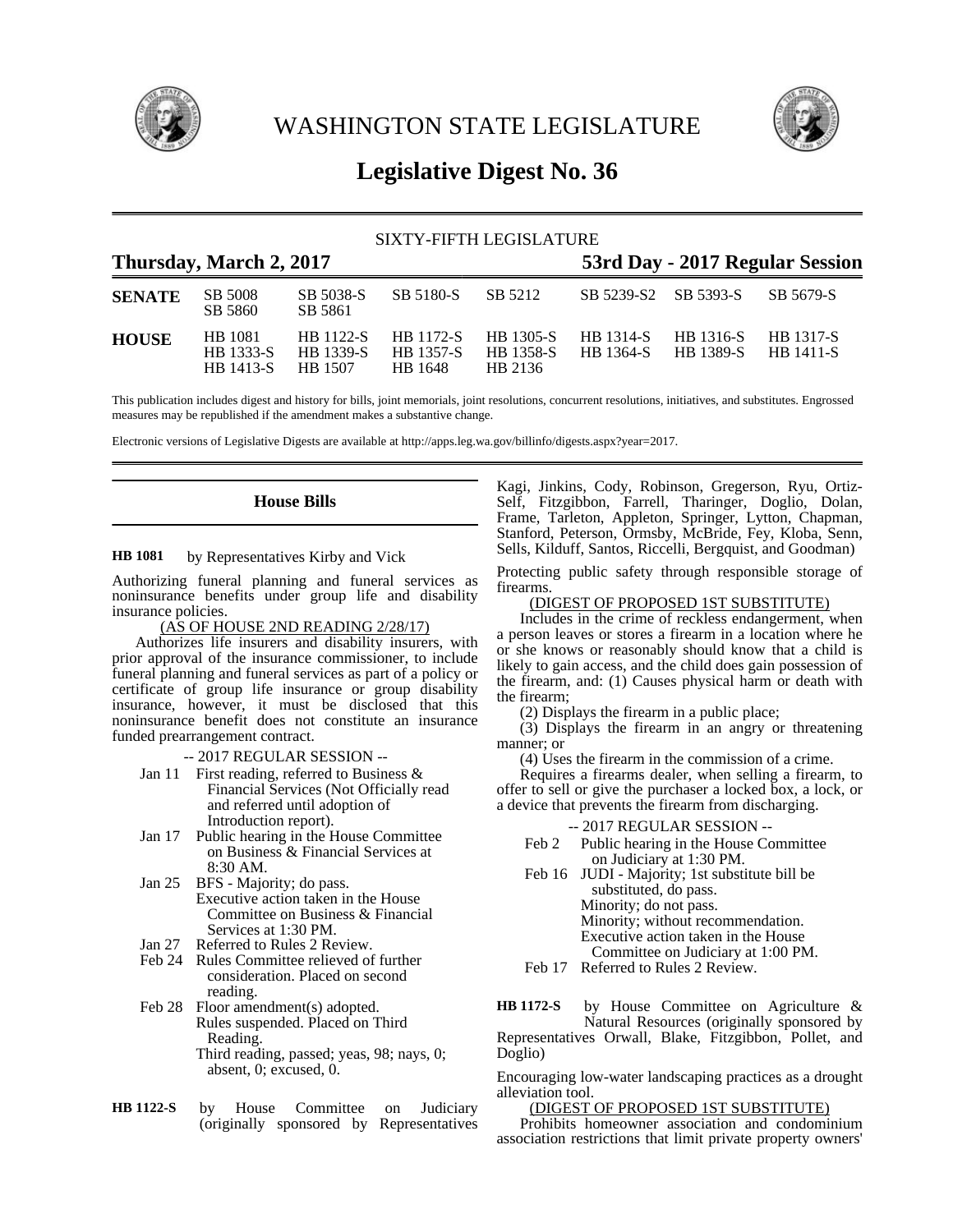ability to install drought resistant landscaping or wildfire ignition resistant landscaping.

Ensures that state-funded buildings achieve the highest landscaping water efficient benchmarks that are consistent with nationally recognized consensus green building standards as reflected in the water efficiency provisions of the international green construction code.

Requires major facility projects to be designed and constructed to receive credits made available for water efficient landscaping under the United States green building council rating system, international green construction code, other nationally recognized consensus standard, or the state sustainable school design protocol.

-- 2017 REGULAR SESSION --

- Jan 18 Public hearing in the House Committee on Agriculture & Natural Resources at 8:00 AM.
- Feb 16 AGNR Majority; 1st substitute bill be substituted, do pass. Minority; do not pass. Executive action taken in the House

Committee on Agriculture & Natural Resources at 1:30 PM.

Feb 17 Referred to Rules 2 Review.

by House Committee on Judiciary (originally sponsored by Representatives Barkis, Kirby, Klippert, Stambaugh, and Haler) **HB 1305-S**

Concerning unlawful entry on certain properties.

(DIGEST OF PROPOSED 1ST SUBSTITUTE)

Authorizes a peace officer to: (1) Remove a person from real property and order the person to remain off the property, when the person is unlawfully entering the property; and

(2) If he or she has probable cause to believe that the person is guilty of criminal trespass, make an arrest or exclude anyone under penalty of criminal trespass.

Authorizes an owner of premises to initiate an investigation and request the removal of an unauthorized person from the premises by providing a certain declaration to law enforcement.

-- 2017 REGULAR SESSION --

- Jan 25 Public hearing in the House Committee on Judiciary at 8:00 AM.
- Feb 16 JUDI Majority; 1st substitute bill be substituted, do pass. Executive action taken in the House Committee on Judiciary at 1:00 PM.
- Feb 17 Referred to Rules 2 Review.

by House Committee on Health Care &<br>Wellness (originally sponsored by (originally sponsored by Representatives Caldier, Jinkins, DeBolt, Cody, Rodne, Griffey, Harris, Haler, and Appleton) **HB 1314-S**

Addressing health care authority auditing practices.

(DIGEST OF PROPOSED 1ST SUBSTITUTE)

Addresses auditing requirements of the state health care authority and contractors that conduct audits on behalf of the authority.

Requires the state health care authority to: (1) Develop and implement a procedure by which an improper payment identified by an audit may be resubmitted as a claims adjustment; and

(2) Provide educational and training programs annually for providers.

- -- 2017 REGULAR SESSION --
- Jan 27 Public hearing in the House Committee on Health Care & Wellness at 10:00 AM.
- Feb 17 HCW Majority; 1st substitute bill be substituted, do pass. Referred to Appropriations. Executive action taken in the House Committee on Health Care & Wellness at 10:00 AM.
- Feb 23 Public hearing in the House Committee on Appropriations at 1:30 PM.
- Feb 24 APP Majority; do pass 1st substitute bill proposed by Health Care & Wellness. Referred to Rules 2 Review. Executive action taken in the House Committee on Appropriations at 10:00 AM.
- Feb 28 Placed on second reading by Rules Committee.

by House Committee on Health Care & Wellness (originally sponsored by (originally sponsored by Representatives Caldier, Cody, Jinkins, Wylie, Bergquist, Harris, Clibborn, Rodne, Griffey, and Appleton) **HB 1316-S**

Addressing fair dental insurance practices.

(DIGEST OF PROPOSED 1ST SUBSTITUTE)

Requires a health carrier that offers a dental plan to maintain a documented utilization review program description and written utilization criteria based on prevention of dental disease and chronic disease implications.

Prohibits a health carrier that offers a dental plan from subjecting a provider to an additional level of oversight under the health carrier's provider agreement solely because the provider, on behalf of a patient, files an appeal or grievance.

Requires the office of the insurance commissioner to convene a work group to examine current health carrier practices related to explanations of benefits sent to covered persons.

#### -- 2017 REGULAR SESSION --

- Jan 27 Public hearing in the House Committee on Health Care & Wellness at 10:00 AM.
- Feb 17 HCW Majority; 1st substitute bill be substituted, do pass. Referred to Rules 2 Review. Executive action taken in the House Committee on Health Care & Wellness at 10:00 AM.
- Feb 28 Placed on second reading by Rules Committee.

by House Committee on State Govt, Elections & IT (originally sponsored by Representatives McBride, Nealey, Ormsby, Muri, Goodman, Stanford, Tarleton, Senn, Appleton, Kilduff, **HB 1317-S**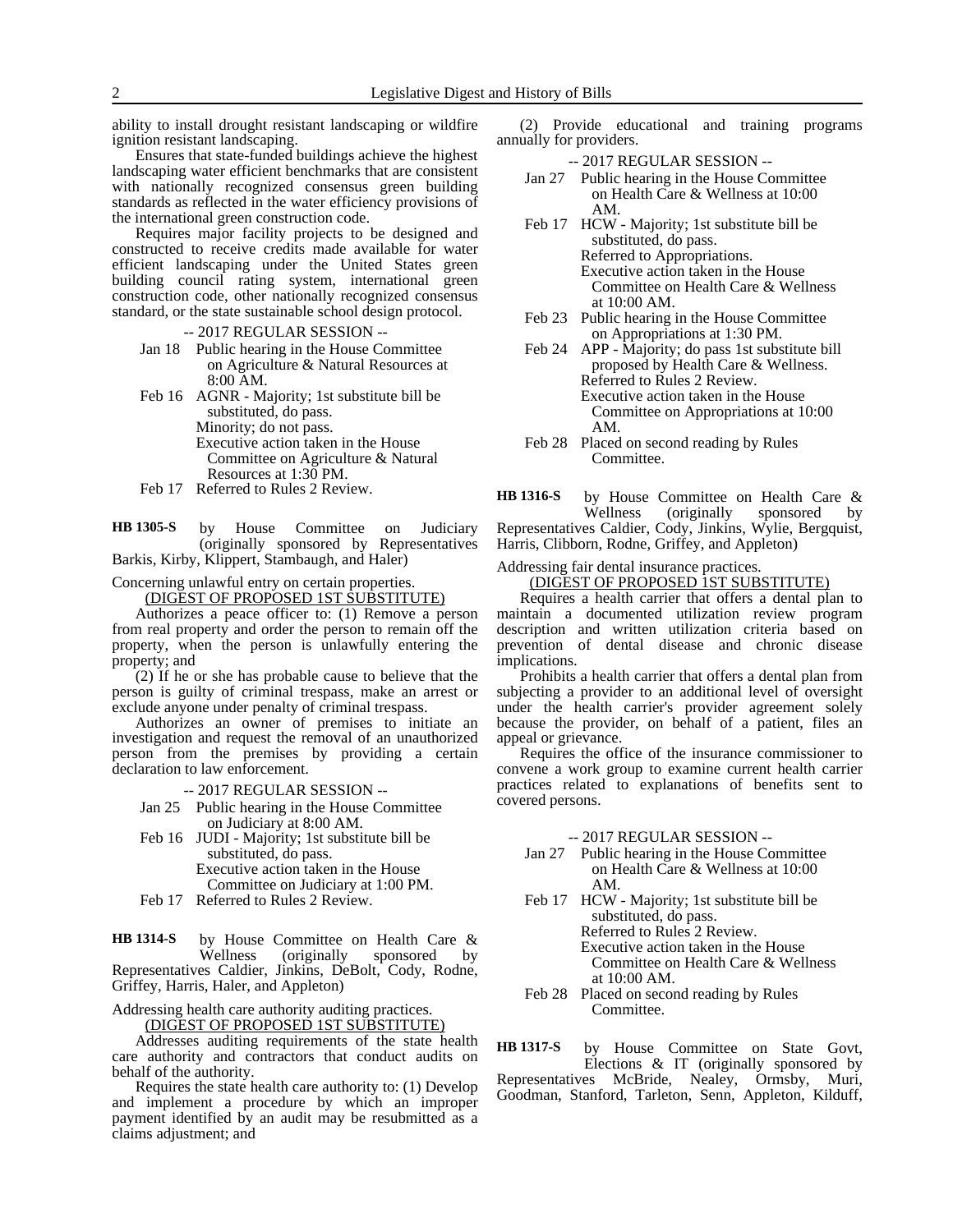and Jinkins; by request of Department of Enterprise Services)

Concerning the public disclosure of global positioning system data corresponding to residential addresses of public employees and volunteers.

#### (DIGEST OF PROPOSED 1ST SUBSTITUTE)

Exempts the following employment and licensing information from public inspection and copying under the public records act: The global positioning system data that would indicate the location of the residence of a public employee or volunteer who is using the global positioning system recording device.

-- 2017 REGULAR SESSION --

Jan 31 Public hearing in the House Committee on State Government and Elections & Information Technology at 9:00 AM.

Feb 17 SEIT - Majority; 1st substitute bill be substituted, do pass. Minority; do not pass. Minority; without recommendation. Referred to Rules 2 Review. Executive action taken in the House Committee on State Government and Elections & Information Technology at 10:00 AM.

by House Committee on Higher Education (originally sponsored by Representatives Stambaugh, Springer, Harris, Tarleton, Haler, Muri, Jinkins, and Bergquist) **HB 1333-S**

Requiring establishment of a systemwide policy for granting credit for AP exams.

(DIGEST OF PROPOSED 1ST SUBSTITUTE)

Requires institutions of higher education, in collaboration with the student achievement council, to establish a policy for granting undergraduate course credits, that fulfill certain requirements, to students who have earned minimum scores of three on AP exams.

-- 2017 REGULAR SESSION --

- Jan 31 Public hearing in the House Committee on Higher Education at 8:00 AM.
- Feb 17 HE Majority; 1st substitute bill be substituted, do pass. Minority; do not pass. Minority; without recommendation. Referred to Rules 2 Review. Executive action taken in the House Committee on Higher Education at 10:00 AM.

by House Committee on Health Care & Wellness (originally sponsored by Representatives Cody, Harris, Jinkins, Johnson, Kagi, Lovick, Ormsby, and Slatter) **HB 1339-S**

Concerning restrictions on prescriptions for opioid drugs. (DIGEST OF PROPOSED 1ST SUBSTITUTE)

Requires a practitioner, in order to prescribe an opioid drug, to annually complete continuing education regarding best practices in the prescribing of opioid drugs.

Requires each disciplining authority to adopt rules establishing requirements for prescribing opioid drugs.

-- 2017 REGULAR SESSION --

- Feb 1 Public hearing in the House Committee on Health Care & Wellness at 1:30 PM.
- Feb 17 HCW Majority; 1st substitute bill be substituted, do pass. Minority; do not pass.

Referred to Rules 2 Review. Executive action taken in the House Committee on Health Care & Wellness at 10:00 AM.

by House Committee on Community Development, Housing & Tribal Affairs<br>sponsored by Representatives Sawyer, (originally sponsored by Representatives Sawyer, Appleton, Ormsby, and Santos) **HB 1357-S**

Concerning tribal-state relations.

(DIGEST OF PROPOSED 1ST SUBSTITUTE)

Addresses issues of mutual concern to the tribes and the state.

Creates the joint summit council on Indian affairs which is part of the legislative branch of state government.

Creates an administrative committee that consists of the legislative members of the council.

-- 2017 REGULAR SESSION --

- Feb 1 Public hearing in the House Committee on Community Development and Housing & Tribal Affairs at 8:00 AM.
- Feb 16 CDHT Majority; 1st substitute bill be substituted, do pass. Minority; do not pass. Executive action taken in the House Committee on Community Development and Housing & Tribal
- Affairs at 1:30 PM. Feb 17 Referred to Rules 2 Review.
- Feb 21 Rules Committee relieved of further consideration.
- Referred to Appropriations. Feb 24 APP - Majority; 2nd substitute bill be substituted, do pass. Minority; do not pass. Referred to Rules 2 Review. Public hearing and executive action taken in the House Committee on Appropriations at 10:00 AM.

by House Committee on Health Care & Wellness (originally sponsored by Representatives Griffey and Cody) **HB 1358-S**

Concerning reimbursement for services provided pursuant to community assistance referral and education services programs.

### (DIGEST OF PROPOSED 1ST SUBSTITUTE)

Requires the state health care authority to adopt standards for the reimbursement of health care services provided to eligible clients by fire departments pursuant to a community assistance referral and education services program.

Requires the standards to allow payment for covered health care services provided to individuals whose medical needs do not require ambulance transport to an emergency department.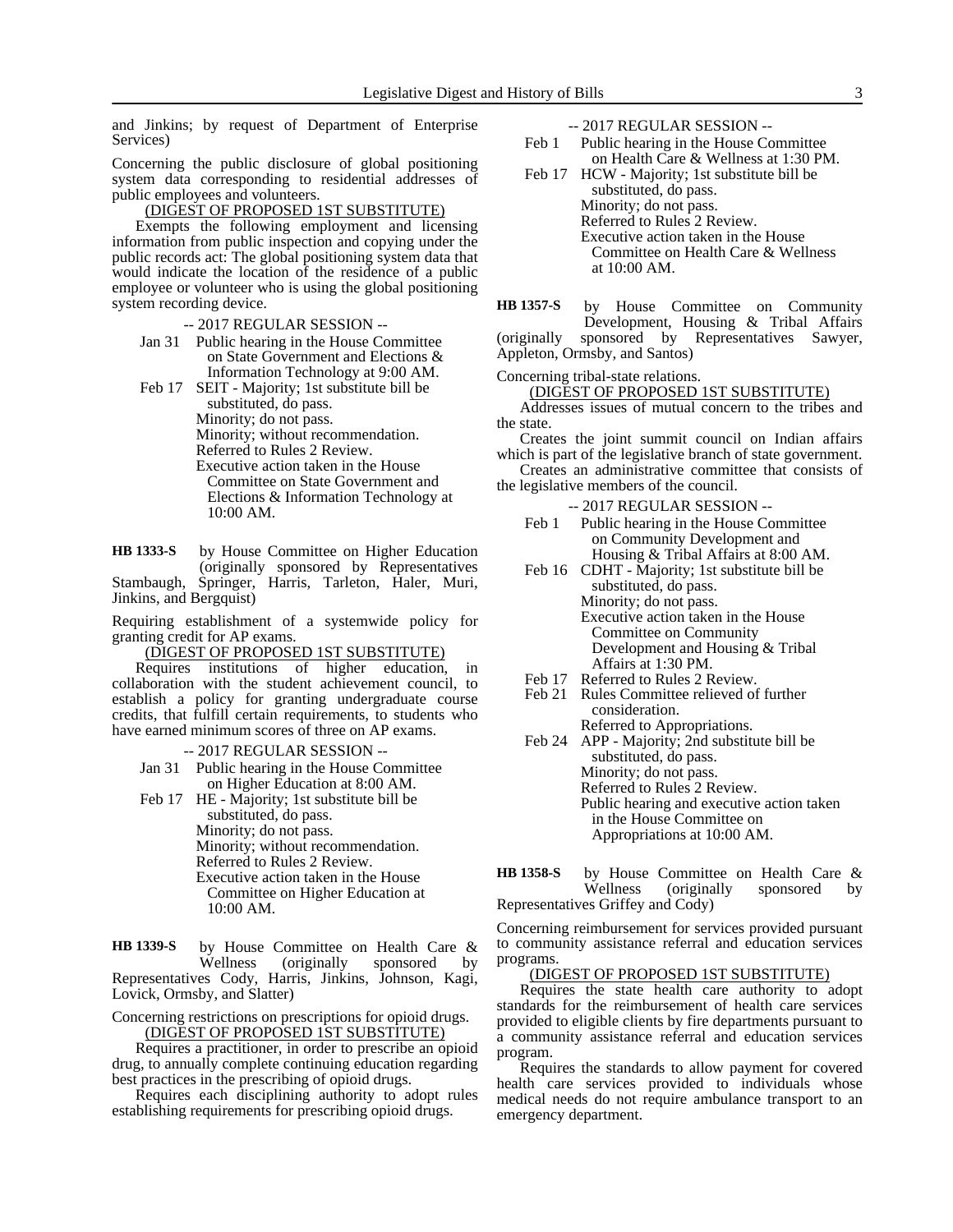- -- 2017 REGULAR SESSION --
- Feb 3 Public hearing in the House Committee on Health Care & Wellness at 10:00 AM.
- Feb 17 HCW Majority; 1st substitute bill be substituted, do pass. Minority; do not pass. Referred to Appropriations. Executive action taken in the House Committee on Health Care & Wellness at 10:00 AM.
- Feb 23 Public hearing in the House Committee on Appropriations at 1:30 PM.
- Feb 24 APP Majority; 2nd substitute bill be substituted, do pass. Minority; do not pass. Referred to Rules 2 Review. Executive action taken in the House Committee on Appropriations at 10:00 AM.
- Feb 28 Placed on second reading by Rules Committee.

by House Committee on Health Care & Wellness (originally sponsored by Representatives Cody, Macri, Clibborn, Pettigrew, Farrell, Stonier, Jinkins, Kagi, Fitzgibbon, Gregerson, Tharinger, Robinson, Appleton, and Kloba) **HB 1364-S**

Establishing the practice of dental therapy. (DIGEST OF PROPOSED 1ST SUBSTITUTE)

Creates new credentials for dental therapists.

- -- 2017 REGULAR SESSION --
- Jan 27 Public hearing in the House Committee on Health Care & Wellness at 10:00 AM.
- Feb 17 HCW Majority; 1st substitute bill be substituted, do pass. Minority; do not pass. Minority; without recommendation. Referred to Appropriations. Executive action taken in the House Committee on Health Care & Wellness at 10:00 AM.

by House Committee on Health Care &<br>Wellness (originally sponsored by (originally sponsored by Representatives Harris, Cody, Manweller, Jinkins, Robinson, and Gregerson) **HB 1389-S**

Concerning dental practice and solicitation by corporations.

(DIGEST OF PROPOSED 1ST SUBSTITUTE)

Addresses dental practice and solicitation by corporations.

- -- 2017 REGULAR SESSION --
- Feb 14 Public hearing in the House Committee on Health Care & Wellness at 8:00 AM.
- Feb 17 HCW Majority; 1st substitute bill be substituted, do pass.
	- Referred to Rules 2 Review.
	- Executive action taken in the House
	- Committee on Health Care & Wellness at 10:00 AM.

by House Committee on Health Care & Wellness (originally sponsored by Representatives Cody, DeBolt, Riccelli, Caldier, Jinkins, and Appleton) **HB 1411-S**

Concerning dental licensure through completion of a residency program.

#### (DIGEST OF PROPOSED 1ST SUBSTITUTE)

Requires the state dental quality assurance commission to accept, in lieu of the practical examination, proof that a dental license applicant has satisfactorily completed a general practice residency, pediatric residency, or an advanced education in general dentistry residency program in the state of at least one year's duration.

-- 2017 REGULAR SESSION --

- Feb 14 Public hearing in the House Committee on Health Care & Wellness at 8:00 AM.
- Feb 17 HCW Majority; 1st substitute bill be substituted, do pass. Referred to Rules 2 Review. Executive action taken in the House Committee on Health Care & Wellness at 10:00 AM.
- Feb 24 Rules Committee relieved of further consideration. Placed on second reading suspension calendar.
- Feb 27 Committee recommendations adopted and the 1st substitute bill substituted. Placed on third reading. Third reading, passed; yeas, 96; nays, 0; absent, 0; excused, 2. -- IN THE SENATE --
- Mar 1 First reading, referred to Health Care.
- by House Committee on Health Care &<br>Wellness (originally sponsored by (originally sponsored by Representatives Cody, Schmick, Macri, Harris, Jinkins, Appleton, and Springer) **HB 1413-S**

Specifying to whom information and records related to mental health services may be disclosed for the purposes of care coordination and treatment.

# (DIGEST OF PROPOSED 1ST SUBSTITUTE)

Authorizes information and records related to mental health services, other than those obtained through treatment under chapter 71.34 RCW (mental health services for minors), to be disclosed to a person who is: (1) A health care provider who is providing care to a patient, or to whom a patient has been referred for evaluation or treatment; or

(2) Working in a care coordinator role for a health care facility or provider or is under an agreement under the federal health insurance portability and accountability act with a health care facility or provider and requires the information and records to assure coordinated care and treatment of the patient.

-- 2017 REGULAR SESSION --

- Feb 8 Public hearing in the House Committee on Health Care & Wellness at 1:30 PM.
- Feb 17 HCW Majority; 1st substitute bill be substituted, do pass. Referred to Rules 2 Review.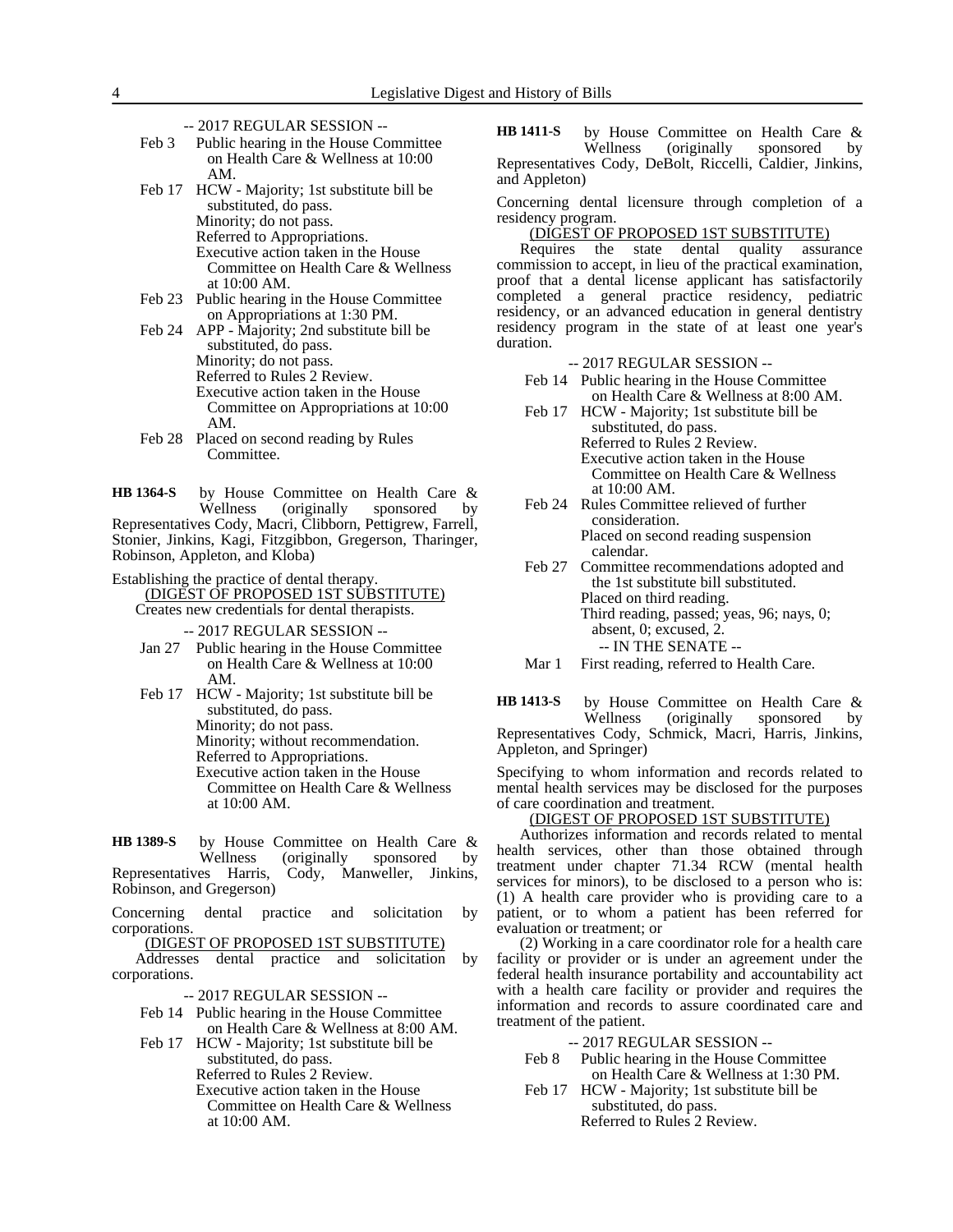Executive action taken in the House Committee on Health Care & Wellness at 10:00 AM.

by Representatives Holy and Hudgins **HB 1507**

Enhancing election reconciliation reports.

(AS OF HOUSE 2ND READING 2/28/17)

Requires the county auditor to: (1) Make election reconciliation reports available to the public at the auditor's office;

(2) Publish the reports on the auditor's web site at the time of certification; and

(3) Submit the reports to the secretary of state at the time of certification.

Requires the election reconciliation report to include the number of: (1) Overseas and service ballots issued, received, counted, and rejected by mail, e-mail, web site link, or facsimile, as appropriate;

(2) Nonoverseas and nonservice ballots sent and received by e-mail, web site link, or facsimile, as appropriate; and

(3) Nonoverseas and nonservice ballots that were rejected for failing to send an original or hard copy of the ballot by the deadline or any other reason, including the reason for rejection.

Requires the secretary of state to collect the reports from each county auditor and prepare a statewide reconciliation report for each state primary and general election.

-- 2017 REGULAR SESSION --

- Jan 23 First reading, referred to State Government (Not Officially read and referred until adoption of Introduction report).
- Feb 7 Public hearing in the House Committee on State Government and Elections & Information Technology at 8:00 AM.
- Feb 8 SEIT Majority; do pass. Executive action taken in the House Committee on State Government and Elections & Information Technology at 1:30 PM.
- Feb 10 Referred to Rules 2 Review.
- Feb 14 Placed on second reading by Rules Committee.
- Feb 28 Floor amendment(s) adopted. Rules suspended. Placed on Third Reading. Third reading, passed; yeas, 98; nays, 0;

absent, 0; excused, 0.

by Representatives Stonier, Frame, Peterson, Harris, Vick, Wylie, and Pike **HB 1648**

Concerning county treasurer administrative efficiencies. (AS OF HOUSE 2ND READING 2/28/17)

Modifies the duties of county treasurers regarding tax collection, delinquency dates, partial payments of taxes, and tax rolls.

-- 2017 REGULAR SESSION --

Jan 25 First reading, referred to Local Government (Not Officially read and referred until adoption of Introduction report).

- Jan 31 Public hearing in the House Committee on Local Government at 10:00 AM.
- Feb 9 LG Majority; do pass. Minority; do not pass. Executive action taken in the House Committee on Local Government at 1:30 PM.
- Feb 13 Referred to Rules 2 Review.
- Feb 14 Placed on second reading by Rules Committee.
- Feb 28 Floor amendment(s) adopted. Rules suspended. Placed on Third Reading. Third reading, passed; yeas, 97; nays, 1; absent, 0; excused, 0.
- by Representatives Taylor, Shea, Griffey, and Holy **HB 2136**

Concerning disposition of property subject to forfeiture.

Requires the proceeds from the foreclosure of property to be deposited in the education legacy trust account for common schools.

-- 2017 REGULAR SESSION --

Mar 1 First reading, referred to Judiciary (Not Officially read and referred until adoption of Introduction report).

# **Senate Bills**

by Senators King, Hunt, Sheldon, Hobbs, Mullet, and Warnick; by request of Department of Licensing **SB 5008**

Facilitating compliance with the federal REAL ID act by modifying driver's license and identicard design and fees.

(AS OF SENATE 2ND READING 2/28/17)

Requires the department of licensing to mark a driver's license or identicard issued under chapter 46.20 RCW, as noncompliant with the REAL ID act, except for those issued under RCW 46.20.202 (licenses and identicards issued for Canadian border crossing).

Repeals statutes regarding the implementation of and compliance with the REAL ID act.

-- 2017 REGULAR SESSION --

- Dec 13 Prefiled for introduction.
- Jan 9 First reading, referred to Transportation.<br>Jan 19 Public hearing in the Senate Committee
- Public hearing in the Senate Committee on Transportation at 3:30 PM.
- Jan 24 TRAN Majority; do pass. Minority; do not pass. Executive action taken in the Senate Committee on Transportation at 3:30 PM.
- Jan 27 Passed to Rules Committee for second reading.
- Feb 7 Placed on second reading by Rules Committee.
- Feb 28 Floor amendment(s) adopted. Rules suspended. Placed on Third Reading.
	- Third reading, passed; yeas, 45; nays, 4; absent, 0; excused, 0.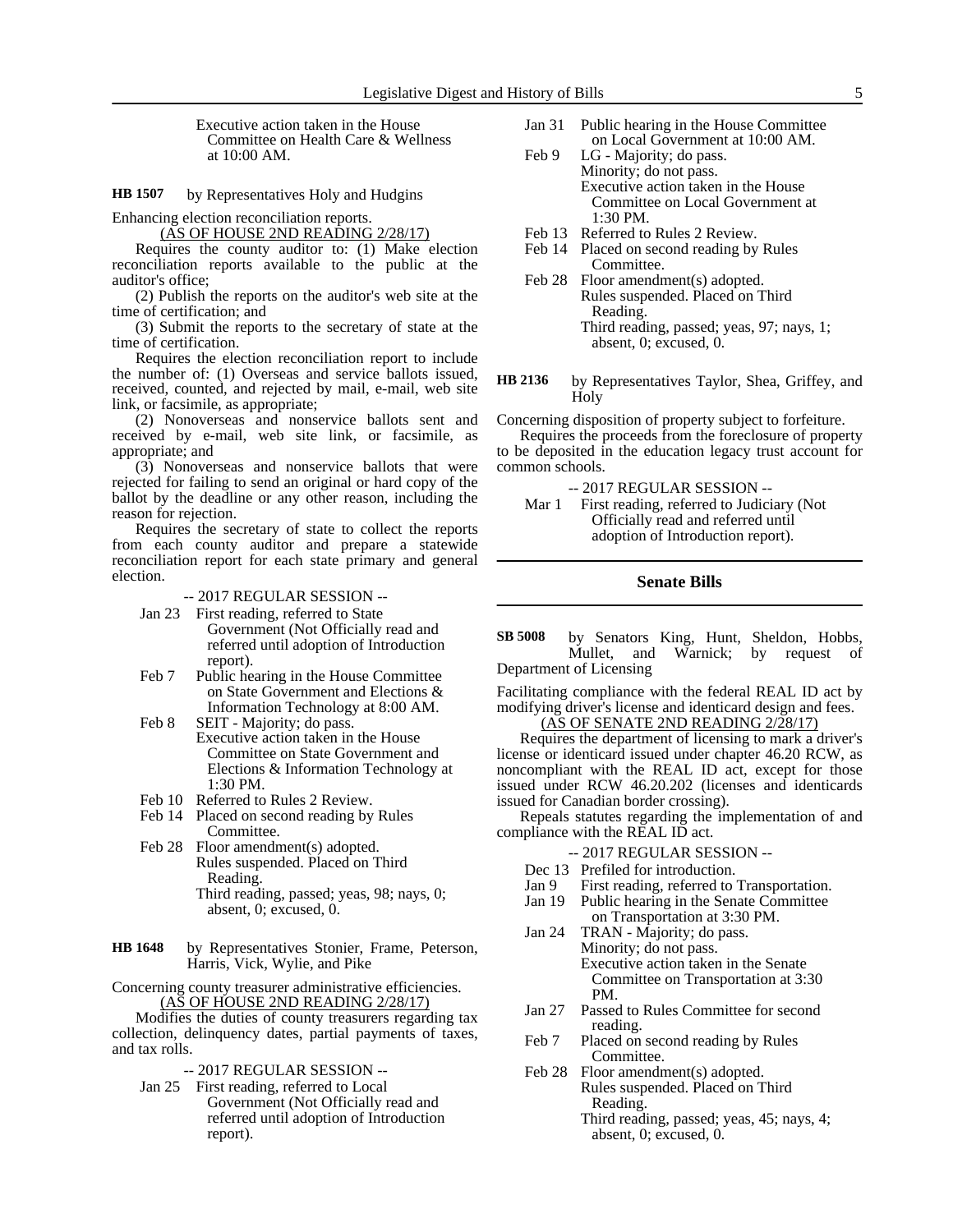by Senate Committee on Law & Justice (originally sponsored by Senators Padden, Pedersen, Kuderer, Darneille, Frockt, and Angel) **SB 5038-S**

Concerning disclosures regarding incentivized evidence and testimony.

(AS OF SENATE 2ND READING 2/28/17)

Requires the state, before it introduces any testimony or statement of an informant in a trial or other criminal proceeding, to: (1) Request material and information from the investigative agency and the informant; and

(2) Disclose to the defendant the results of the request and other material and information that is known by the state or reasonably available to be discovered by the state.

-- 2017 REGULAR SESSION --

- Jan 25 LAW Majority; 1st substitute bill be substituted, do pass. Executive action taken in the Senate Committee on Law & Justice at 8:00 AM.
- Jan 26 Passed to Rules Committee for second reading.
- Feb 1 Placed on second reading by Rules Committee.
- Feb 28 1st substitute bill substituted. Floor amendment(s) adopted. Rules suspended. Placed on Third Reading. Third reading, passed; yeas, 46; nays, 3; absent, 0; excused, 0.

by Senate Committee on Health Care (originally sponsored by Senators Bailey, **SB 5180-S**

Walsh, Darneille, Keiser, Palumbo, and Conway)

Establishing the legislative advisory committee on aging. (AS OF SENATE 2ND READING 2/28/17)

Creates the legislative advisory committee on aging to review issues of importance to the state's aging community and to individuals with disabilities in the state. This may include housing, long-term care, health and wellness, transportation, and finances.

Expires July 1, 2019.

-- 2017 REGULAR SESSION --

Jan 26 Public hearing in the Senate Committee on Health Care at 10:00 AM.

- Feb 7 HLTH Majority; 1st substitute bill be substituted, do pass. Minority; without recommendation. Executive action taken in the Senate Committee on Health Care at 10:00 AM.
- Feb 8 Passed to Rules Committee for second reading.
- Feb 21 On motion, referred to Rules Green Sheet for second reading.
- Feb 24 Placed on second reading by Rules Committee.
- Feb 28 1st substitute bill substituted. Floor amendment(s) adopted. Rules suspended. Placed on Third
	- Reading.
	- Third reading, passed; yeas, 49; nays, 0; absent, 0; excused, 0.

by Senators Wilson, Angel, Honeyford, and Schoesler **SB 5212**

Concerning the scope of land use control ordinances for purposes of vesting.

### (AS OF SENATE 2ND READING 2/28/17)

Includes environmental and development regulations that vest at the time of a proposed division of land or completed building permit application.

- -- 2017 REGULAR SESSION --
- Jan 17 First reading, referred to Local Government.
- Jan 24 Public hearing in the Senate Committee on Local Government at 1:30 PM.
- Feb 7 LGOV Majority; do pass. Executive action taken in the Senate Committee on Local Government at 1:30 PM.
- Feb 8 Passed to Rules Committee for second reading.
- Feb 21 Placed on second reading by Rules Committee.
- Feb 28 Floor amendment(s) adopted. Rules suspended. Placed on Third Reading. Third reading, passed; yeas, 25; nays, 24; absent, 0; excused, 0.

by Senate Committee on Ways & Means (originally sponsored by Senators Warnick, Takko, Ericksen, Becker, Walsh, Angel, Wilson, **SB 5239-S2**

Schoesler, Honeyford, Pearson, Brown, and Padden) Ensuring that water is available to support development.

# (AS OF SENATE 2ND READING 2/28/17)

Includes the following as an option of providing evidence of an adequate water supply when applying for a building permit: A water well report for a groundwater withdrawal exempt from permitting that is not prohibited by an applicable water resources management rule adopted by the department of ecology.

Authorizes a county or city to: (1) Impose conditions on building permits requiring connection to certain existing public water systems; and

(2) In providing for the protection of the quantity of groundwater used for public water supplies, rely on or refer to applicable water resources management rules.

Authorizes certain local governments, in approving a subdivision, dedication, or short subdivision, to rely on or refer to applicable water resources management rules to determine if appropriate provisions have been made for potable water supplies.

Requires a permit to make beneficial use of public waters to be conditioned to mitigate impacts to fish or aquatic habitat.

-- 2017 REGULAR SESSION --

- Jan 24 Public hearing in the Senate Committee on Agriculture, Water, and Trade & Economic Development at 8:00 AM.
- Feb 9 Executive action taken in the Senate Committee on Agriculture, Water, and Trade & Economic Development at 8:00 AM.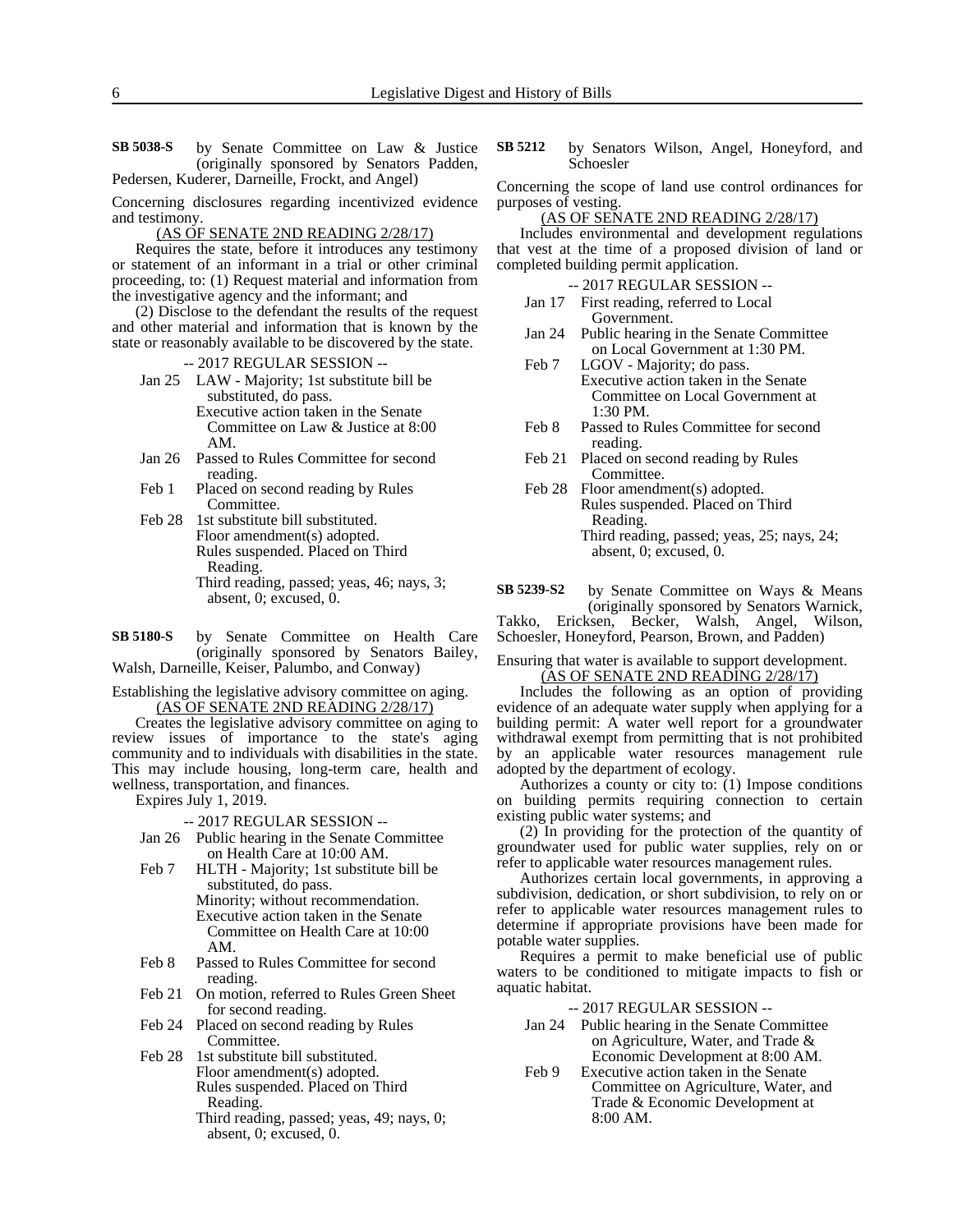- Feb 21 Public hearing in the Senate Committee on Ways & Means at 1:30 PM.
- Feb 23 WM Majority; 2nd substitute bill be substituted, do pass. Minority; do not pass. Minority; without recommendation. Executive action taken in the Senate Committee on Ways & Means at 1:30 PM.
- Feb 24 Passed to Rules Committee for second reading.
- Feb 28 Placed on second reading by Rules Committee. 2nd substitute bill substituted. Floor amendment(s) adopted. Rules suspended. Placed on Third Reading. Third reading, passed; yeas, 28; nays, 21; absent, 0; excused, 0.

by Senate Committee on Natural Resources & Parks (originally sponsored by Senators Warnick, Liias, Takko, and Pearson) **SB 5393-S**

Including fish passage barrier removal projects that comply with the forest practices rules in the streamlined permit process provided in RCW 77.55.181.

(AS OF SENATE 2ND READING 2/28/17)

Authorizes a fish habitat enhancement project to be approved through the approval process established for forest practices hydraulic projects in chapter 76.09 RCW (the forest practices act).

Requires an applicant for a forest practices hydraulic project, that is not otherwise required to submit a joint aquatic resource permit application, to submit a copy of his or her forest practices application to the appropriate local government.

Addresses fish passage barrier removal projects that comply with forest practices rules.

-- 2017 REGULAR SESSION --

- Jan 31 Public hearing in the Senate Committee on Natural Resources & Parks at 1:30 PM.
- Feb 7 NRP Majority; 1st substitute bill be substituted, do pass. Executive action taken in the Senate Committee on Natural Resources &

Parks at 1:30 PM.

- Feb 9 Passed to Rules Committee for second reading.
- Feb 14 On motion, referred to Rules Green Sheet for second reading.
- Feb 21 Placed on second reading by Rules Committee.
- Feb 28 1st substitute bill substituted. Floor amendment(s) adopted. Rules suspended. Placed on Third Reading. Third reading, passed; yeas, 49; nays, 0; absent, 0; excused, 0.

by Senate Committee on Energy, Environment & Telecommunications (originally sponsored by Senators Warnick, Wellman, **SB 5679-S**

Sheldon, Rivers, Wilson, Cleveland, Walsh, Takko, and Rolfes)

Concerning the authority of port districts to provide telecommunications services.

(AS OF SENATE 2ND READING 2/28/17)

Provides that port districts located in counties with a population less than seven hundred thousand are eligible to construct, purchase, acquire, develop, finance, lease, license, handle, provide, add to, contract for, interconnect, alter, improve, repair, operate, and maintain telecommunications facilities, within or without the district's limits, using unlit optical fiber.<br>Authorizes the port districts

Authorizes the port districts to select a telecommunications company to operate its telecommunications facilities.

-- 2017 REGULAR SESSION --

- Feb 14 Public hearing in the Senate Committee on Energy and Environment & Telecommunications at 10:00 AM.
- Feb 16 EET Majority; 1st substitute bill be substituted, do pass. Executive action taken in the Senate Committee on Energy and Environment & Telecommunications at 10:00 AM.
- Feb 17 Passed to Rules Committee for second reading.
- Feb 24 Placed on second reading by Rules Committee.
- Feb 28 1st substitute bill substituted. Floor amendment(s) adopted. Rules suspended. Placed on Third Reading. Third reading, passed; yeas, 48; nays, 1; absent, 0; excused, 0.

by Senators Rolfes and Miloscia **SB 5860**

Concerning certification requirements for electrical trainees.

Creates alternative certification qualifications for: HVAC/refrigeration specialty electricians; HVAC/ refrigeration restricted specialty electricians; restricted, nonresidential maintenance specialty electricians; and nonresidential maintenance specialty electricians.

Authorizes military electronics rating applicants and military generator rating applicants, upon completing continuing education unit requirements, to take the examination for the EL06 or EL07 specialty electrician certification, as appropriate.

- -- 2017 REGULAR SESSION --
- Mar 1 First reading, referred to Commerce, Labor & Sports.

by Senators Ericksen, Hobbs, Baumgartner, Chase, Miloscia, O'Ban, Brown, Fortunato, Becker, Warnick, and Conway **SB 5861**

Assigning the value of travel awards for state travel to benefit veterans.

Requires travel awards earned by state officers and state employees, while conducting state business, to be used to reduce the costs of travel expenses of veterans in need of medical and health care.